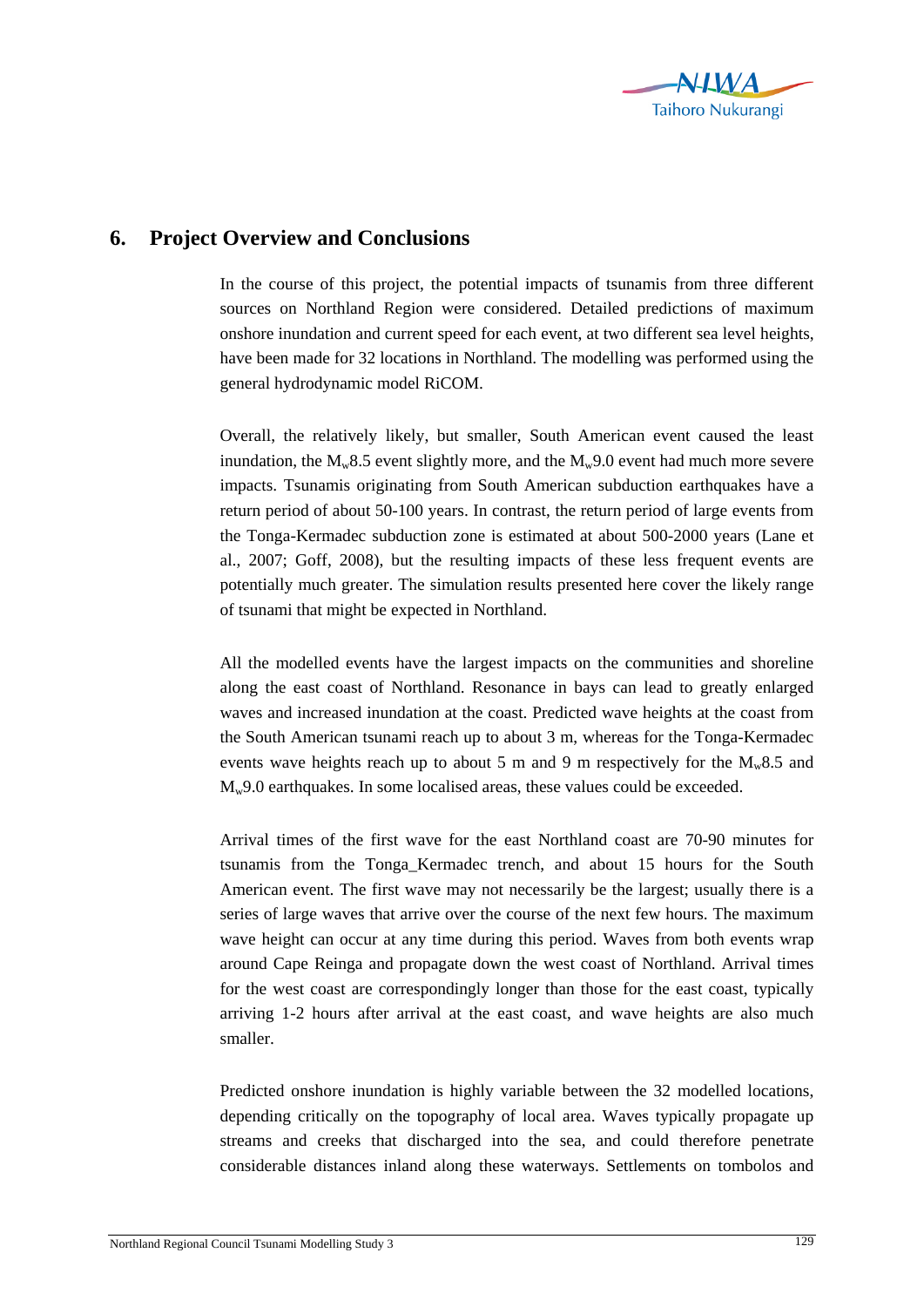

along the shores of estuaries are also typically at risk of flooding. Coastal roads may be inundated by these events, cutting off escape routes and inhibiting subsequent access.

## **6.1 Uncertainty of the Modelling Results**

The physics of wave propagation are well understood, and the numerical treatment of the problem by RiCOM has been carefully developed over a number of years to ensure efficient and accurate simulation. However, the modelling performed here is dependent on, and therefore limited by, a number of other factors. In particular, the generation processes and initialisation of the tsunami for each earthquake source is based on theoretical analysis and is difficult to establish by observation. Also, the simulation of inundation is strongly dependent on the quality of the LiDAR topographic data and the bathymetric data in inshore waters. Bathymetric data are often relatively sparse, and of indeterminate quality, which will influence the accuracy of the water depths and speeds presented here.

The greatest uncertainty in modelling tsunami impacts arises from the representation of the wave generation process. Regional source tsunamis arise from earthquakes along subsea faults, which are transformed into tsunamis using the elastic dislocation model of Okada (1985). Details of the rupture (e.g. fault rupture length, angle, movement etc) are entered into the model to derive a displacement of the sea surface. This displacement acts as the initial conditions to RiCOM simulations. Inevitably, however, there is considerable uncertainty over both the accuracy of the predicted seabed movement and the validity of the assumption that the seabed displacement translates directly to the sea surface. Nevertheless, the model of Okada (1985) is widely used by tsunami modellers and remains an established tool.

Remote tsunamis generated in the Pacific to the west of South America are simulated as a series of solitary waves entering the eastern boundary of the model. The amplitude and period of the waves have been fitted against data from Lyttelton Harbour to produce the best fit against sea level data collected following the 1960 Chilean earthquake and, as such, have been qualitatively validated. Nevertheless, an improvement to the model predictions could be achieved by modelling the propagation of the tsunami from source to inundation on a single continuous trans-Pacific computational grid, and research effort is currently focussed on achieving that goal.

Other uncertainties in the modelling study include sparse bathymetry data, particularly in the nearshore region, and the gridded representation of a continuous coastline, which can deform the shape of bays and estuaries. The effects of building and land